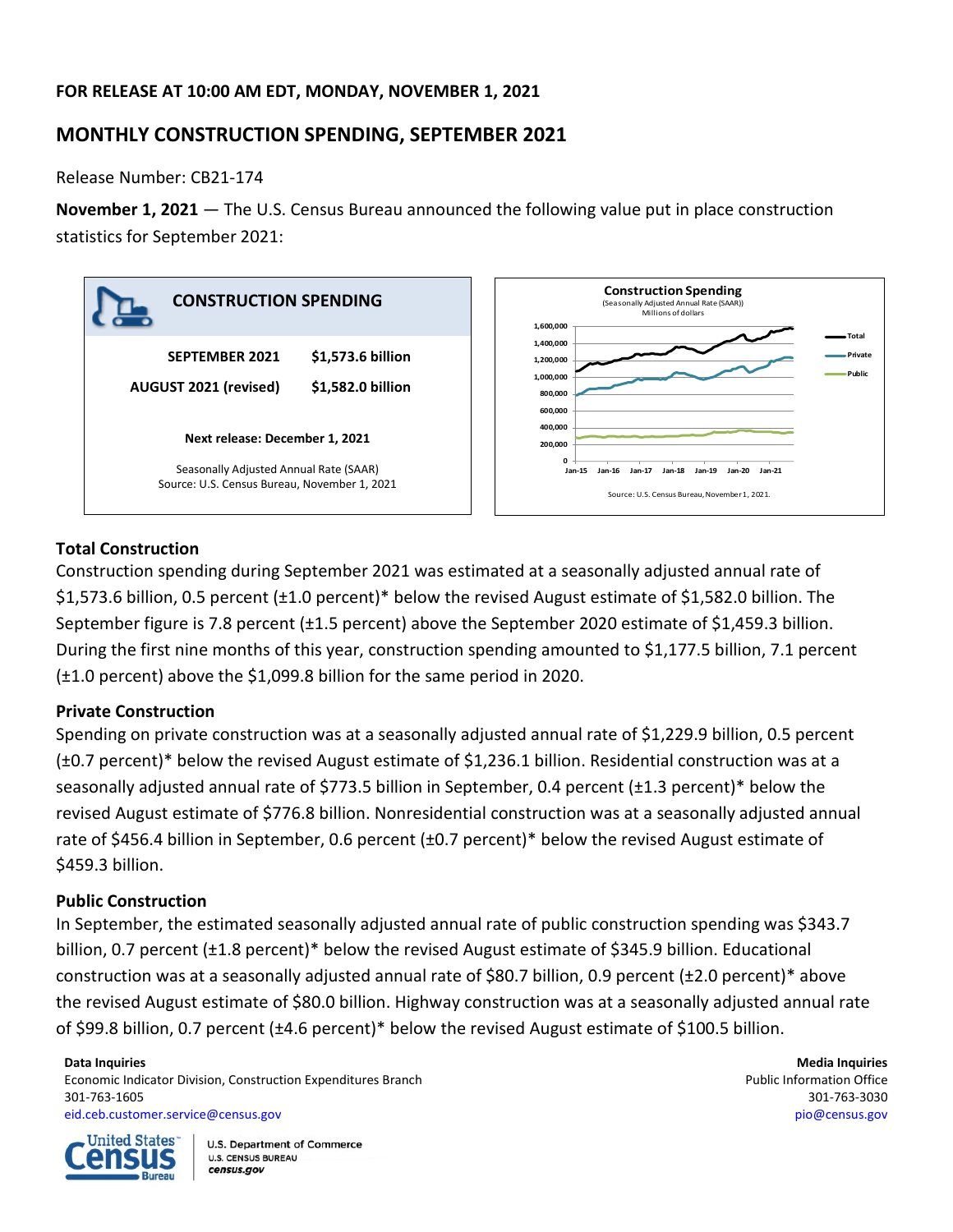The October 2021 Monthly Construction Spending Report is scheduled for release on December 1, 2021. View the full schedule in the Economic Briefing Room: [<www.census.gov/economic-indicators/>](http://www.census.gov/economic-indicators/). The full text and tables for this release can be found at [<www.census.gov/constructionspending/>](http://www.census.gov/constructionspending/).

## **EXPLANATORY NOTES**

In interpreting changes in the statistics in this release, note that month-to-month changes in seasonally adjusted statistics often show movements which may be irregular. It may take 2 months to establish an underlying trend for total construction and as long as 8 months for specific categories of construction. The statistics in this release are estimated from several sources and surveys and are subject to sampling variability as well as nonsampling error including bias and variance from response, nonreporting, and undercoverage. Estimates of the standard errors are provided in Table 3. Whenever a statement such as "2.3 (±3.1) percent above" appears in the text, this indicates the range (-0.8 to +5.4 percent) in which the actual percentage change is likely to have occurred. All ranges given are 90 percent confidence intervals and account only for sampling variability. If a range does not contain zero, the change is statistically significant. If it does contain zero, the change is not statistically significant; that is, it is uncertain whether there was an increase or decrease. Statistics for the current month are preliminary estimates subject to revision in following months as additional data become available. The average absolute percent changes from preliminary estimate to first revision for the major seasonally adjusted components are as follows: total construction, 0.94 percent; private construction, 1.14 percent; and public construction, 0.70 percent. Explanations of confidence intervals and sampling variability can be found on our website at [<www.census.gov/construction/c30/meth.html/](http://www.census.gov/construction/c30/meth.html)>.

### **RESOURCES**

#### **API**

The Census Bureau's application programming interface lets developers create custom apps to reach new users and makes key demographic, socio-economic and housing statistics more accessible than ever before. [<www.census.gov/developers/>](https://www.census.gov/developers/)

#### **FRED Mobile App**



Receive the latest updates on the nation's key economic indicators by downloading the FRED App [<https://fred.stlouisfed.org/fred-mobile/>](https://fred.stlouisfed.org/fred-mobile/index.php?utm_source=census&utm_medium=pdf&utm_campaign=mobile_app) for both Apple and Android devices. FRED, the signature database of the Federal Reserve Bank of St. Louis, now incorporates the Census Bureau's 13 economic indicators.

###

**\* The 90 percent confidence interval includes zero. There is insufficient evidence to conclude that the actual change is different from zero.**

**Data Inquiries Media Inquiries** Economic Indicator Division, Construction Expenditures Branch **Public Information Office** Public Information Office 301-763-1605 301-763-3030 [eid.ceb.customer.service@census.gov](mailto:eid.ceb.customer.service@census.gov) [pio@census.gov](mailto:pio@census.gov)



**U.S. Department of Commerce U.S. CENSUS BUREAU** census.gov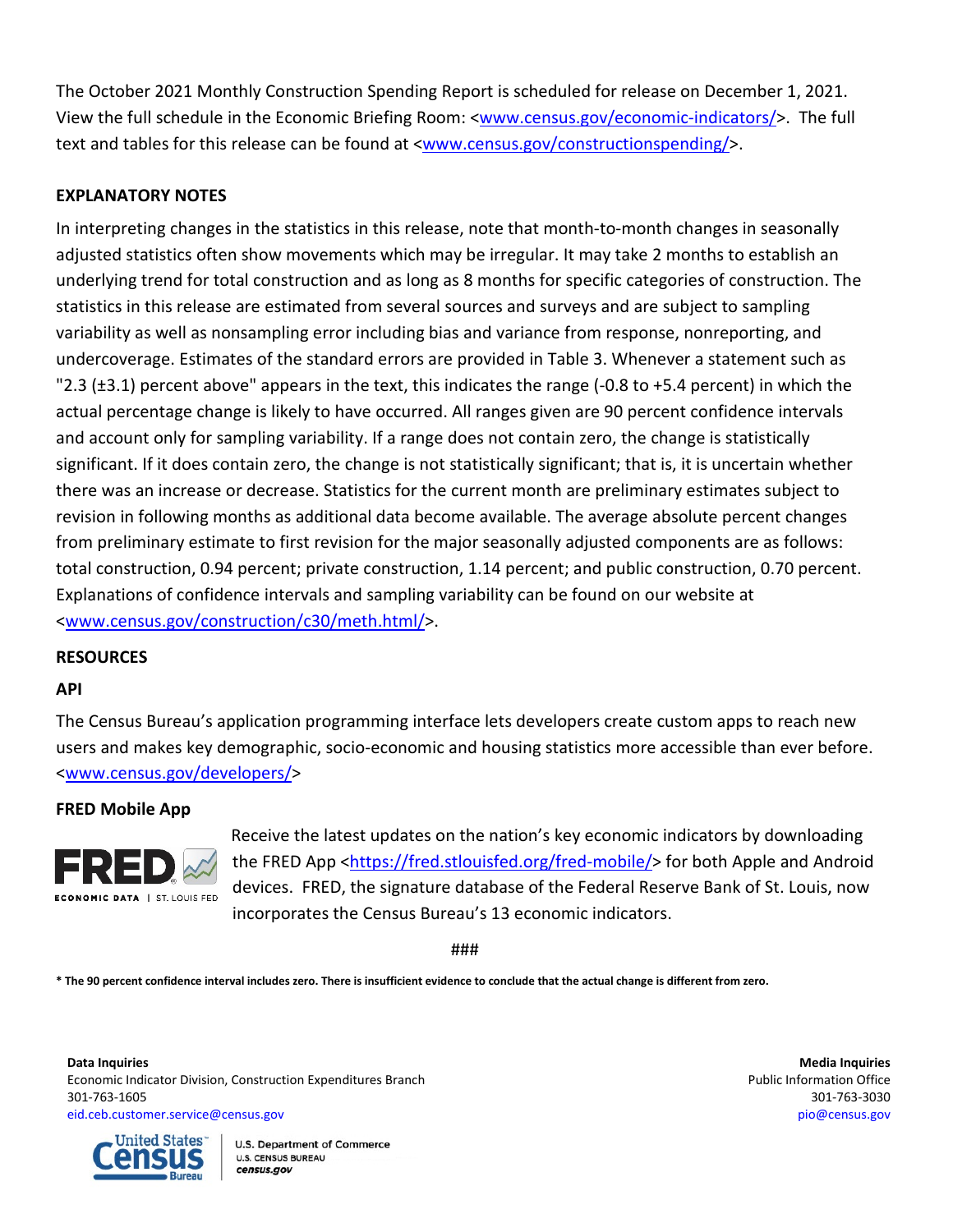#### Table 1. **Value of Construction Put in Place in the United States, Seasonally Adjusted Annual Rate**

(Millions of dollars. Details may not add to totals due to rounding.)

|                                                |                   |                 |                  |                 |                 |                  | Percent change  |                   |
|------------------------------------------------|-------------------|-----------------|------------------|-----------------|-----------------|------------------|-----------------|-------------------|
|                                                |                   |                 |                  |                 |                 |                  | Sep 2021 from - |                   |
| Type of Construction                           | Sep               | Aug             | Jul              | Jun             | May             | Sep              | Aug             | Sep               |
|                                                | 2021 <sup>p</sup> | 2021'           | 2021'            | 2021            | 2021            | 2020             | 2021            | 2020              |
| <b>Total Construction</b>                      |                   |                 |                  | 1,579,265       |                 |                  | $-0.5$          | 7.8               |
|                                                | 1,573,610         | 1,582,034       | 1,581,128        |                 | 1,564,153       | 1,459,261        |                 |                   |
| Residential                                    | 782,459           | 785,852         | 785,032          | 789,827         | 771,911         | 657,608          | $-0.4$          | 19.0              |
| Nonresidential                                 | 791,151           | 796,182         | 796,096          | 789,438         | 792,242         | 801,652          | $-0.6$          | $-1.3$            |
| Lodging                                        | 18,334            | 18,704          | 19,009           | 19,344          | 19,994          | 27,702           | $-2.0$          | $-33.8$           |
| Office                                         | 81,809            | 81,606          | 81,426           | 81,143          | 80,860          | 84,535           | 0.2             | $-3.2$            |
| Commercial                                     | 90,666            | 90,595          | 90,921           | 89,225          | 88,453          | 82,216           | 0.1             | 10.3              |
| Health care                                    | 48,143            | 48,992          | 49,839           | 48,336          | 47,944          | 47,199           | $-1.7$          | $2.0\,$           |
| Educational                                    | 95,973            | 95,284          | 93,814           | 94,394<br>2,950 | 97,073          | 103,237<br>3,292 | 0.7<br>$-0.4$   | $-7.0$<br>$-12.1$ |
| Religious<br>Public safety                     | 2,893<br>10,730   | 2,905<br>11,226 | 2,971            | 11,647          | 3,141<br>11,392 | 17,436           | -4.4            | $-38.5$           |
| Amusement and recreation                       | 24,589            | 24,593          | 11,429<br>24,558 | 24,669          | 25,188          | 26,852           | 0.0             | $-8.4$            |
| Transportation                                 | 56,142            | 56,480          | 56,129           | 56,720          | 56,382          | 59,933           | -0.6            | $-6.3$            |
| Communication                                  | 21,560            | 21,636          | 21,608           | 21,756          | 21,680          | 22,670           | $-0.4$          | $-4.9$            |
| Power                                          | 112,434           | 113,714         | 115,498          | 113,907         | 112,817         | 109,165          | $-1.1$          | 3.0               |
| Highway and street                             | 100,195           | 100,922         | 98,830           | 95,341          | 98,367          | 93,504           | $-0.7$          | 7.2               |
| Sewage and waste disposal                      | 28,457            | 28,348          | 28,012           | 28,055          | 27,399          | 26,714           | 0.4             | 6.5               |
| Water supply                                   | 19,609            | 19,670          | 19,151           | 18,969          | 18,699          | 18,773           | $-0.3$          | 4.5               |
| Conservation and development                   | 6,702             | 7,380           | 7,829            | 7,876           | 7,267           | 8,871            | $-9.2$          | $-24.5$           |
| Manufacturing                                  | 72,916            | 74,126          | 75,073           | 75,106          | 75,587          | 69,554           | $-1.6$          | 4.8               |
|                                                |                   |                 |                  |                 |                 |                  |                 |                   |
| <b>Total Private Construction</b> <sup>1</sup> | 1,229,915         | 1,236,089       | 1,239,336        | 1,240,715       | 1,223,061       | 1,107,051        | $-0.5$          | 11.1              |
| Residential <sup>2</sup>                       | 773,537           | 776,785         | 775,917          | 780,726         | 762,852         | 648,272          | -0.4            | 19.3              |
| New single family                              | 412,662           | 415.330         | 417,348          | 412,997         | 404,489         | 316,390          | $-0.6$          | 30.4              |
| New multifamily                                | 100,044           | 100,334         | 100,398          | 100,259         | 99,174          | 90,556           | $-0.3$          | 10.5              |
| Nonresidential                                 | 456,379           | 459,305         | 463,419          | 459,990         | 460,209         | 458,779          | $-0.6$          | $-0.5$            |
| Lodging                                        | 17,911            | 18,039          | 18,263           | 18,612          | 19,189          | 26,661           | -0.7            | $-32.8$           |
| Office                                         | 70,382            | 70,311          | 70,020           | 69,865          | 69,833          | 72,505           | 0.1             | $-2.9$            |
| Commercial                                     | 87,218            | 87,038          | 87,295           | 85,655          | 84,969          | 78,248           | 0.2             | 11.5              |
| Health care                                    | 38,113            | 38,591          | 39,561           | 38,294          | 37,975          | 36,887           | $-1.2$          | 3.3               |
| Educational                                    | 15,229            | 15,236          | 15,136           | 14,692          | 14,770          | 17,330           | 0.0             | $-12.1$           |
| Religious                                      | 2,890             | 2,900           | 2,966            | 2,946           | 3,128           | 3,286            | $-0.3$          | $-12.1$           |
| Amusement and recreation                       | 11,580            | 11,601          | 11,667           | 11,339          | 11,535          | 12,550           | $-0.2$          | $-7.7$            |
| Transportation                                 | 14,747            | 14,799          | 15,088           | 15,568          | 15,505          | 15,457           | $-0.4$          | $-4.6$            |
| Communication                                  | 21,447            | 21,513          | 21,511           | 21,632          | 21,606          | 22,572           | $-0.3$          | $-5.0$            |
| Power                                          | 102,678           | 103,910         | 105,605          | 105,160         | 104,844         | 102,642          | $-1.2$          | 0.0               |
| Manufacturing                                  | 72,416            | 73,601          | 74,583           | 74,571          | 75,275          | 69,146           | $-1.6$          | 4.7               |
| <b>Total Public Construction</b> <sup>3</sup>  | 343,695           | 345,945         | 341,792          | 338,550         | 341,092         | 352,210          | $-0.7$          | $-2.4$            |
| Residential                                    | 8,923             | 9,068           | 9,115            | 9,101           | 9,060           | 9,336            | $-1.6$          | $-4.4$            |
| Nonresidential                                 | 334,772           | 336,877         | 332,677          | 329,449         | 332,033         | 342,873          | $-0.6$          | $-2.4$            |
| Office                                         | 11,427            | 11,296          | 11,406           | 11,278          | 11,027          | 12,030           | 1.2             | $-5.0$            |
| Commercial                                     | 3,448             | 3,558           | 3,627            | 3,570           | 3,483           | 3,968            | $-3.1$          | $-13.1$           |
| Health care                                    | 10,030            | 10,400          | 10,278           | 10,041          | 9,969           | 10,312           | $-3.6$          | $-2.7$            |
| Educational                                    | 80,743            | 80,049          | 78,678           | 79,701          | 82,304          | 85,908           | 0.9             | $-6.0$            |
| Public safety                                  | 10,589            | 11,069          | 11,279           | 11,500          | 11,305          | 17,313           | $-4.3$          | $-38.8$           |
| Amusement and recreation                       | 13,009            | 12,993          | 12,892           | 13,330          | 13,652          | 14,301           | 0.1             | $-9.0$            |
| Transportation                                 | 41,395            | 41,681          | 41,041           | 41,152          | 40,877          | 44,476           | $-0.7$          | $-6.9$            |
| Power                                          | 9,756             | 9,804           | 9,893            | 8,747           | 7,973           | 6,523            | $-0.5$          | 49.6              |
| Highway and street                             | 99,806            | 100,526         | 98,346           | 94,926          | 97,968          | 93,233           | $-0.7$          | 7.1               |
| Sewage and waste disposal                      | 28,039            | 27,918          | 27,602           | 27,624          | 26,993          | 26,308           | 0.4             | 6.6               |
| Water supply                                   | 18,871            | 19,014          | 18,562           | 18,394          | 18,054          | 18,154           | $-0.8$          | 3.9               |
| Conservation and development                   | 6,621             | 7,252           | 7,738            | 7,791           | 7,224           | 8,793            | $-8.7$          | $-24.7$           |

<sup>p</sup> Preliminary <sup>r</sup> Revised

 $1$ Includes the following categories of private construction not shown separately:

public safety, highway and street, sewage and waste disposal, water supply, and conservation and development.

<sup>2</sup>Includes private residential improvements.

 $3$ Includes the following categories of public construction not shown separately: lodging, religious, communication, and manufacturing.

Data are at an annual rate, adjusted for seasonality but not price changes. Source: U.S. Census Bureau, Construction Spending, November 1, 2021. Table 3 provides estimated measures of sampling variability. Additional information on the survey methodology may be found at [<www.census.gov/construction/c30/meth.html>](http://www.census.gov/construction/c30/meth.html)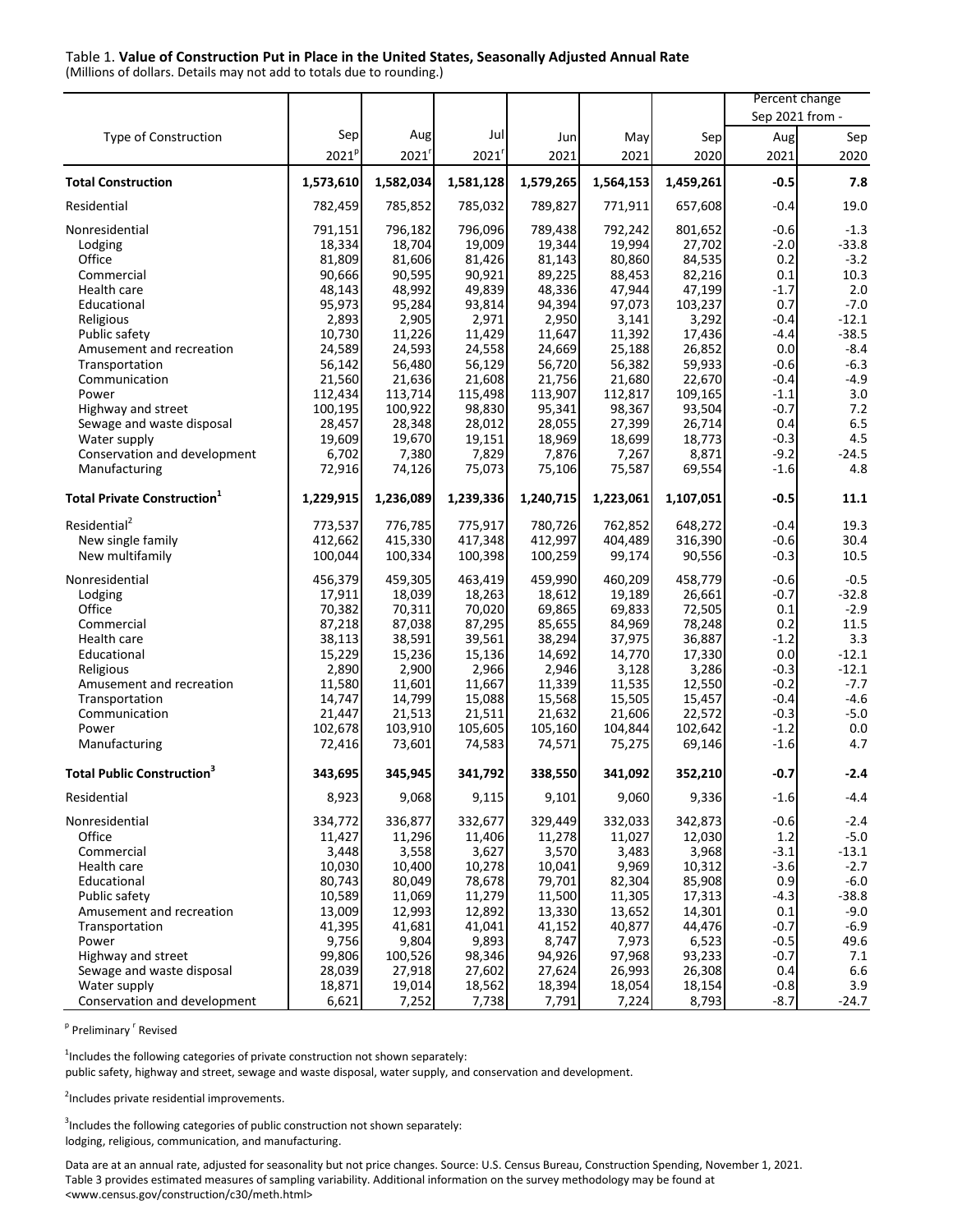#### Table 2. **Value of Construction Put in Place in the United States, Not Seasonally Adjusted**

(Millions of dollars. Details may not add to totals due to rounding.)

|                                                |                   |                |                |                |                |                | Year-to-date     |                  |                    |
|------------------------------------------------|-------------------|----------------|----------------|----------------|----------------|----------------|------------------|------------------|--------------------|
|                                                | Sep               |                |                |                |                |                |                  |                  |                    |
| Type of Construction                           |                   | Aug            | Jul            | Jun            | May            | Sep            | Sep              | Sep              | Percent            |
|                                                | 2021 <sup>p</sup> | 2021           | 2021'          | 2021           | 2021           | 2020           | 2021             | 2020             | change             |
| <b>Total Construction</b>                      | 143,642           | 147,622        | 145,239        | 143,405        | 134,298        | 133,088        | 1,177,525        | 1,099,808        | 7.1                |
| Residential                                    | 71,034            | 74,028         | 72,677         | 71,995         | 66,778         | 59,570         | 581,560          | 467,101          | 24.5               |
| Nonresidential                                 | 72,609            | 73,594         | 72,562         | 71,411         | 67,520         | 73,518         | 595,965          | 632,707          | $-5.8$             |
| Lodging                                        | 1,552             | 1,567          | 1,579          | 1,643          | 1,678          | 2,350          | 15,503           | 22,636           | $-31.5$            |
| Office                                         | 7,261             | 7,153          | 7,031          | 7,118          | 6,861          | 7,477          | 60,840           | 67,032           | $-9.2$             |
| Commercial                                     | 8,054             | 8,004          | 7,862          | 7,853          | 7,513          | 7,362          | 65,885           | 65,878           | 0.0                |
| Health care                                    | 4,250             | 4,223          | 4,269          | 4,144          | 4,069          | 4,183          | 35,981           | 36,211           | $-0.6$             |
| Educational                                    | 8,530             | 9,633          | 9,642          | 9,343          | 8,358          | 9,144          | 75,070           | 83,524           | $-10.1$            |
| Religious<br>Public safety                     | 257<br>999        | 258<br>981     | 254<br>951     | 253<br>1,016   | 265<br>951     | 301<br>1,734   | 2,270<br>9,333   | 2,638<br>13,953  | $-13.9$<br>$-33.1$ |
| Amusement and recreation                       | 2,242             | 2,219          | 2,144          | 2,180          | 2,149          | 2,438          | 18,655           | 20,984           | $-11.1$            |
| Transportation                                 | 5,123             | 5,160          | 5,009          | 5,036          | 4,881          | 5,426          | 41,966           | 44,816           | $-6.4$             |
| Communication                                  | 1,876             | 1,820          | 1,795          | 1,754          | 1,767          | 1,933          | 15,901           | 16,582           | $-4.1$             |
| Power                                          | 9,682             | 9,714          | 9,748          | 9,661          | 9,316          | 9,379          | 85,190           | 87,405           | $-2.5$             |
| Highway and street                             | 11,245            | 11,331         | 10,983         | 10,005         | 8,839          | 10,566         | 74,621           | 75,578           | $-1.3$             |
| Sewage and waste disposal                      | 2,656             | 2,631          | 2,511          | 2,550          | 2,363          | 2,488          | 20,454           | 19,639           | 4.1                |
| Water supply                                   | 1,777             | 1,794          | 1,730          | 1,742          | 1,670          | 1,697          | 14,166           | 14,261           | $-0.7$             |
| Conservation and development                   | 700               | 698            | 679            | 665            | 577            | 934            | 5,545            | 6,895            | $-19.6$            |
| Manufacturing                                  | 6,405             | 6,409          | 6,376          | 6,448          | 6,263          | 6,106          | 54,588           | 54,676           | $-0.2$             |
| <b>Total Private Construction</b> <sup>1</sup> | 110,060           | 112,953        | 111,464        | 110,776        | 104,616        | 98,697         | 917,323          | 824,453          | 11.3               |
| Residential <sup>2</sup>                       | 70,215            | 73,210         | 71,871         | 71,160         | 66,005         | 58,696         | 574,769          | 460,196          | 24.9               |
| New single family                              | 38,099            | 38,351         | 37,923         | 36,279         | 34,137         | 29,216         | 302,373          | 220,015          | 37.4               |
| New multifamily                                | 8,606             | 8,710          | 8,447          | 8,638          | 8,374          | 7,790          | 74,223           | 63,157           | 17.5               |
| Nonresidential                                 | 39,846            | 39,743         | 39,593         | 39,615         | 38,611         | 40,001         | 342,554          | 364,256          | $-6.0$             |
| Lodging                                        | 1,517             | 1,512          | 1,517          | 1,582          | 1,611          | 2,263          | 14,928           | 21,831           | $-31.6$            |
| Office                                         | 6,220             | 6,130          | 6,042          | 6,099          | 5,911          | 6,398          | 52,338           | 57,707           | $-9.3$             |
| Commercial                                     | 7,734             | 7,692          | 7,557          | 7,540          | 7,220          | 6,995          | 63,218           | 62,815           | 0.6                |
| Health care                                    | 3,345             | 3,317          | 3,383          | 3,278          | 3,229          | 3,250          | 28,442           | 28,840           | $-1.4$             |
| Educational                                    | 1,270<br>257      | 1,393<br>257   | 1,401<br>254   | 1,378<br>253   | 1,318<br>263   | 1,437<br>300   | 11,649           | 14,355<br>2,638  | $-18.9$<br>$-14.1$ |
| Religious<br>Amusement and recreation          | 1,024             | 1,021          | 1,000          | 975            | 964            | 1,090          | 2,265<br>8,603   | 10,265           | $-16.2$            |
| Transportation                                 | 1,255             | 1,256          | 1,273          | 1,376          | 1,363          | 1,325          | 11,202           | 11,807           | $-5.1$             |
| Communication                                  | 1,867             | 1,809          | 1,787          | 1,744          | 1,761          | 1,925          | 15,830           | 16,523           | $-4.2$             |
| Power                                          | 8,832             | 8,830          | 8,890          | 8,835          | 8,591          | 8,810          | 78,576           | 81,890           | $-4.0$             |
| Manufacturing                                  | 6,363             | 6,365          | 6,335          | 6,404          | 6,237          | 6,072          | 54,314           | 54,397           | $-0.2$             |
| <b>Total Public Construction</b> <sup>3</sup>  | 33,582            | 34,669         | 33,775         | 32,630         | 29,682         | 34,391         | 260,202          | 275,355          | $-5.5$             |
| Residential                                    | 819               | 818            | 806            | 8341           | 7731           | 874            | 6,792            | 6,904            | -1.6               |
| Nonresidential                                 | 32,763            | 33,851         | 32,969         | 31,796         | 28,909         | 33,517         | 253,411          | 268,450          | $-5.6$             |
| Office                                         | 1,041             | 1,023          | 989            | 1,019          | 951            | 1,079          | 8,502            | 9,324            | $-8.8$             |
| Commercial                                     | 320               | 312            | 304            | 313            | 292            | 366            | 2,667            | 3,063            | $-12.9$            |
| Health care                                    | 905               | 907            | 886            | 866            | 841            | 933            | 7,539            | 7,371            | 2.3                |
| Educational                                    | 7,259             | 8,240          | 8,241          | 7,965          | 7,040          | 7,707          | 63,422           | 69,170           | $-8.3$             |
| Public safety                                  | 987               | 968            | 939            | 1,003          | 943            | 1,724          | 9,235            | 13,846           | $-33.3$            |
| Amusement and recreation<br>Transportation     | 1,218<br>3,868    | 1,199<br>3,904 | 1,144<br>3,736 | 1,205<br>3,660 | 1,185<br>3,518 | 1,348<br>4,101 | 10,052<br>30,764 | 10,719<br>33,009 | $-6.2$<br>$-6.8$   |
| Power                                          | 850               | 884            | 858            | 826            | 725            | 570            | 6,613            | 5,516            | 19.9               |
| Highway and street                             | 11,209            | 11,293         | 10,936         | 9,962          | 8,804          | 10,540         | 74,326           | 75,294           | $-1.3$             |
| Sewage and waste disposal                      | 2,616             | 2,590          | 2,475          | 2,509          | 2,325          | 2,449          | 20,151           | 19,329           | 4.3                |
| Water supply                                   | 1,711             | 1,735          | 1,678          | 1,692          | 1,612          | 1,644          | 13,715           | 13,836           | $-0.9$             |
| Conservation and development                   | 693               | 688            | 671            | 658            | 574            | 927            | 5,501            | 6,832            | $-19.5$            |

<sup>p</sup> Preliminary <sup>r</sup> Revised

 $1$ Includes the following categories of private construction not shown separately:

public safety, highway and street, sewage and waste disposal, water supply, and conservation and development.

<sup>2</sup>Includes private residential improvements.

 $3$ Includes the following categories of public construction not shown separately: lodging, religious, communication, and manufacturing.

Source: U.S. Census Bureau, Construction Spending, November 1, 2021.

Table 3 provides estimated measures of sampling variability. Additional information on the survey methodology may be found at [<www.census.gov/construction/c30/meth.html>](http://www.census.gov/construction/c30/meth.html)